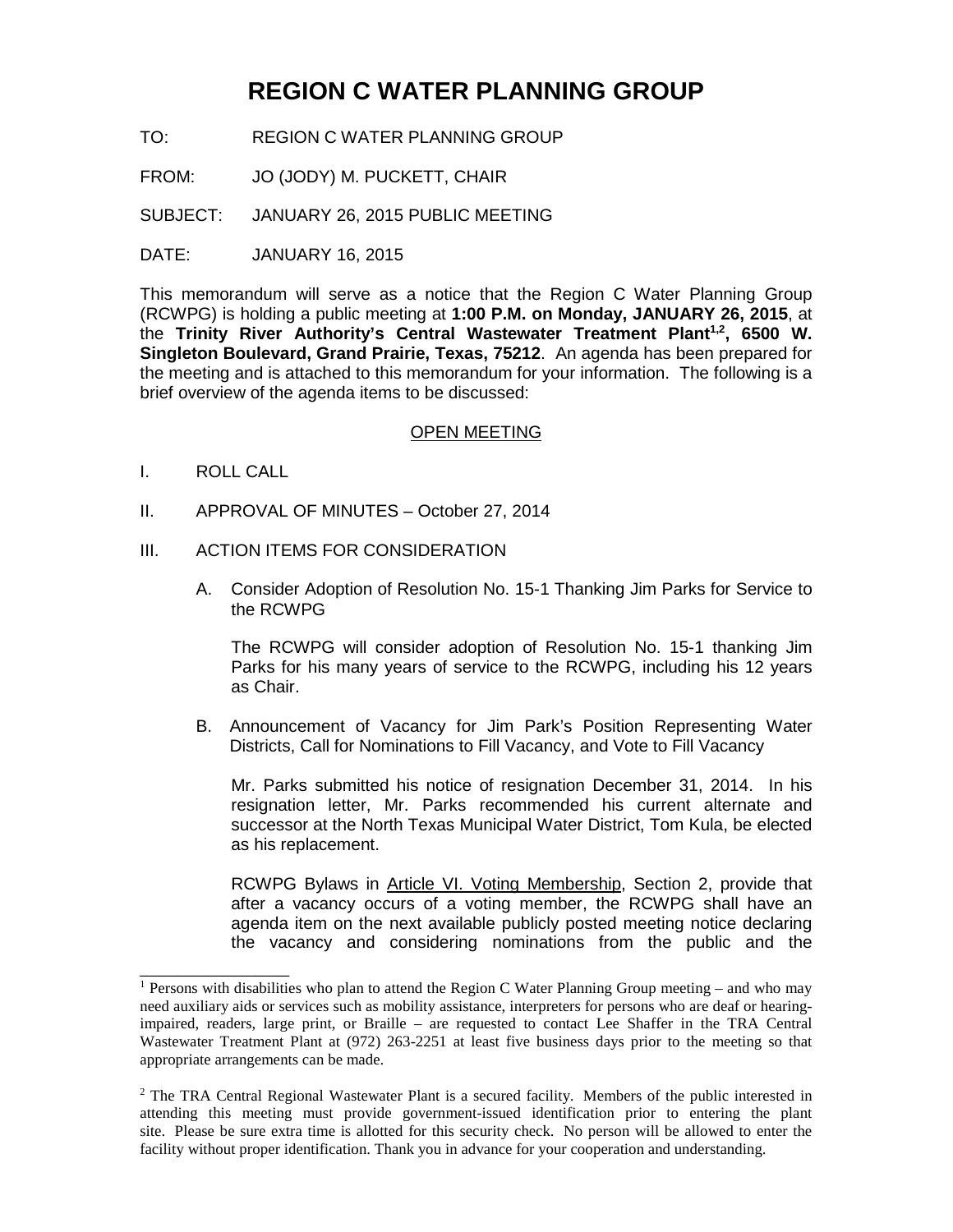membership. If no nominations are forthcoming, the Chairman shall appoint a nominating committee to provide nominations at the next regular meeting of the RCWPG. Members' whose terms have expired shall continue to serve on the RCWPG until such time as the vacancy created by the expired term has been filled. Selection of any voting member must be approved by two-thirds of the voting members present at a properly posted meeting.

C. Consider Adoption of Errata #4 to *2011 Region C Water Plan*

The RCWPG will consider adoption of Errata #4 to *2011 Region C Water Plan.* This Errata was presented to the RCWPG at the October 27, 2014 RCWPG meeting. The Errata contains minor corrections to specific costs presented in the 2011 plan.

D. Consider action, as needed, related to TWDB's Final Resolution of the Interregional Conflict between Region C and Region D regarding the Marvin Nichols Reservoir Water Management Strategy.

On January 8, 2015, TWDB Board reached a final decision on the Interregional Conflict, ruling that the Marvin Nichols Reservoir should remain in the 2011 Region C Water Plan as a recommend strategy (See TWDB Order dated January 8, 2015). The *2011 Region C Water Plan* must be revised to reflect the conflict resolution. RCWPG must hold a public hearing to accept public comment on the Revision, and hold a subsequent Region C public meeting at which the RCWPG will consider Adoption of the Revised Plan. RCWPG must submit the Revised 2011 Plan to TWDB by March 20, 2015. RCWPG will consider setting a date for a public hearing and setting a date for a RCWPG public meeting to Adopt the Revised 2011 Plan. RCWPG may also take other action as necessary to comply with the TWDB Order.

- E. Address from TWDB Board Member Kathleen Jackson
- F. Consider Action regarding Groundwater Management Areas 8 and 12

Groundwater Management Areas 8 and 12 are currently in the process of developing Desired Future Conditions (DFCs) for their approved Groundwater Models. Once set, these DFC's will be used to calculate Managed Available Groundwater values that are required to be used in the 2021 Region C Water Plan. The RCWPG will consider approval of a letter addressed to GMA8 and GMA12 requesting that RCWPG be involved in setting the DFCs.

G. Consider Setting Date for Public Hearing on *2016 Initially Prepared Region C Water Plan*

Region C is required to hold a Public Hearing for the purpose of taking comments on the *2016 Initially Prepared Region C Water Plan* which will be submitted to the TWDB on May 1, 2015. The hearing is to be held after the Plan is submitted and has been made available to the public.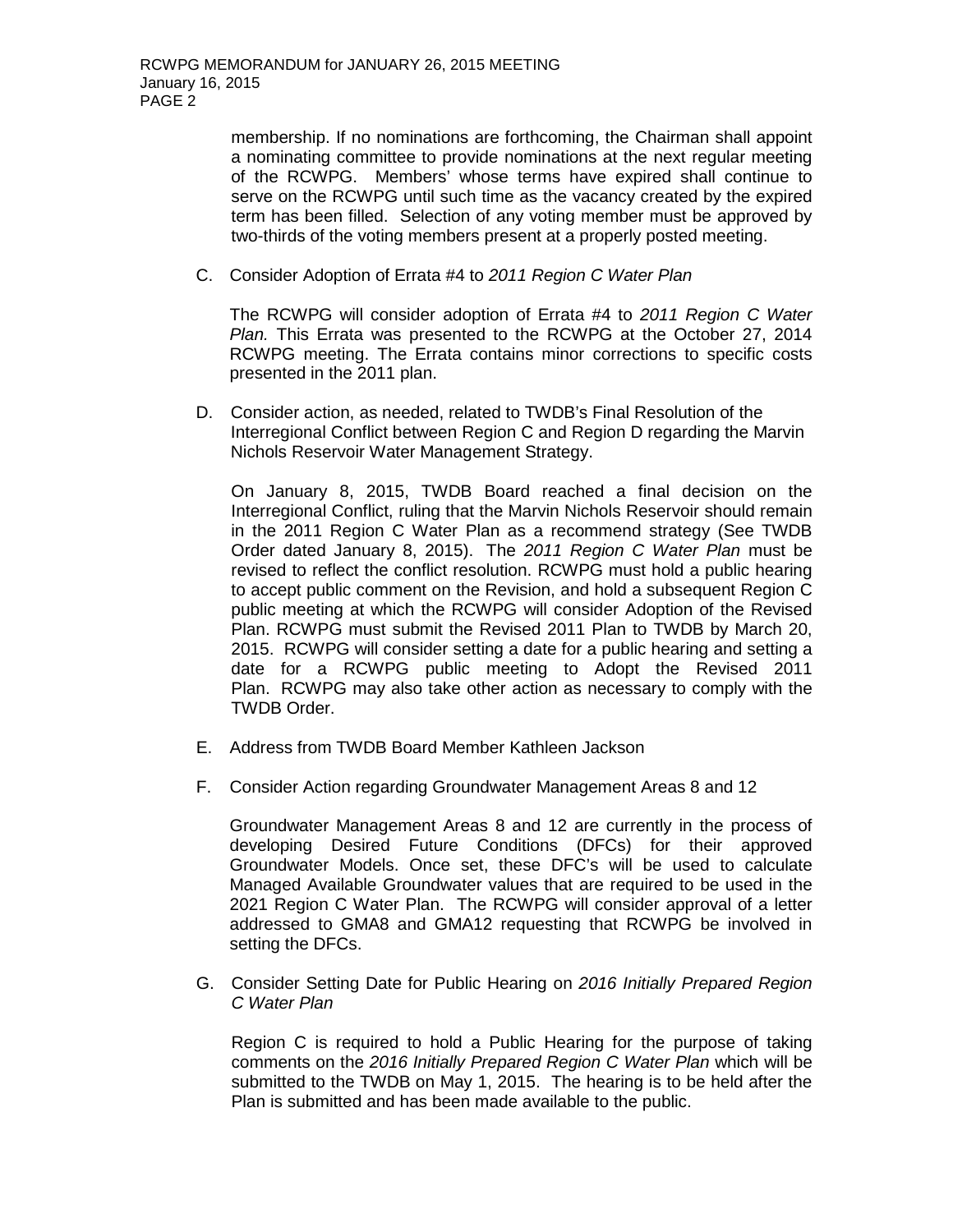H. Consider Authorizing Trinity River Authority to post Request for Qualifications for procurement of consultant to perform work on the 2021 Region C Water Plan

Regional Planning rules require that all RWPGs go through a procurement process at the beginning of each planning cycle to select consultants to perform contracted scope of work. This procurement process involves publishing a Request for Qualifications (RFQ). Consider approval of RFQ and TRA's posting of RFQ.

I. Consider Adoption of Resolution No. 15-2 Designating Trinity River Authority as Political Subdivision for the remainder of the 4th round of planning, effective January 26, 2015

At the October 27, 2014 RCWPG meeting, the RCWPG voted to designate Trinity River Authority as Political Subdivision beginning in the  $5<sup>th</sup>$  round of planning. However, since that time NTMWD and TRA have agreed to make this transition effective immediately rather than at the end of the  $4<sup>th</sup>$  round of planning.

- J. Consider Amending RCWPG By-Laws to reflect change in Political Subdivision effective January 26, 2015
- K. Consider Approval of Amendment #6 to the Contract with TWDB and Corresponding Contract Amendment with Consultants

Consider Approval of Amendment #6 between TWDB and NTWMD changing the Contracting Agent (Political Subdivision) from NTWMD to TRA, and Consider Authorizing NTWMD and TRA to execute said contract amendment on behalf of the RCWPG. Authorize TRA to execute corresponding contract amendment with Freese and Nichols.

L. Consider Approval of Amendment #7 to the Contract with TWDB and Corresponding Contract Amendment with Consultants

Consider Approval of Amendment #7 to incorporate changes requested by TWDB for all Regional Planning Groups, including the deletion of a draft prioritization of 2016 Plan projects and change in submission date for the Final 2016 Regional Water Plan. Authorize TRA to execute corresponding contract amendment with Freese and Nichols.

M. Consider Authorizing TRA to post public notice that TRA will be applying for 5<sup>th</sup> round Regional Water Planning funds on behalf of the RCWPG

This notice must be posted at least 30 days prior to TWDB Board action, which is anticipated to occur the second week of April.

N. Consider Authorizing TRA to submit application for  $5<sup>th</sup>$  Round Regional Planning Funds on behalf of the RCWPG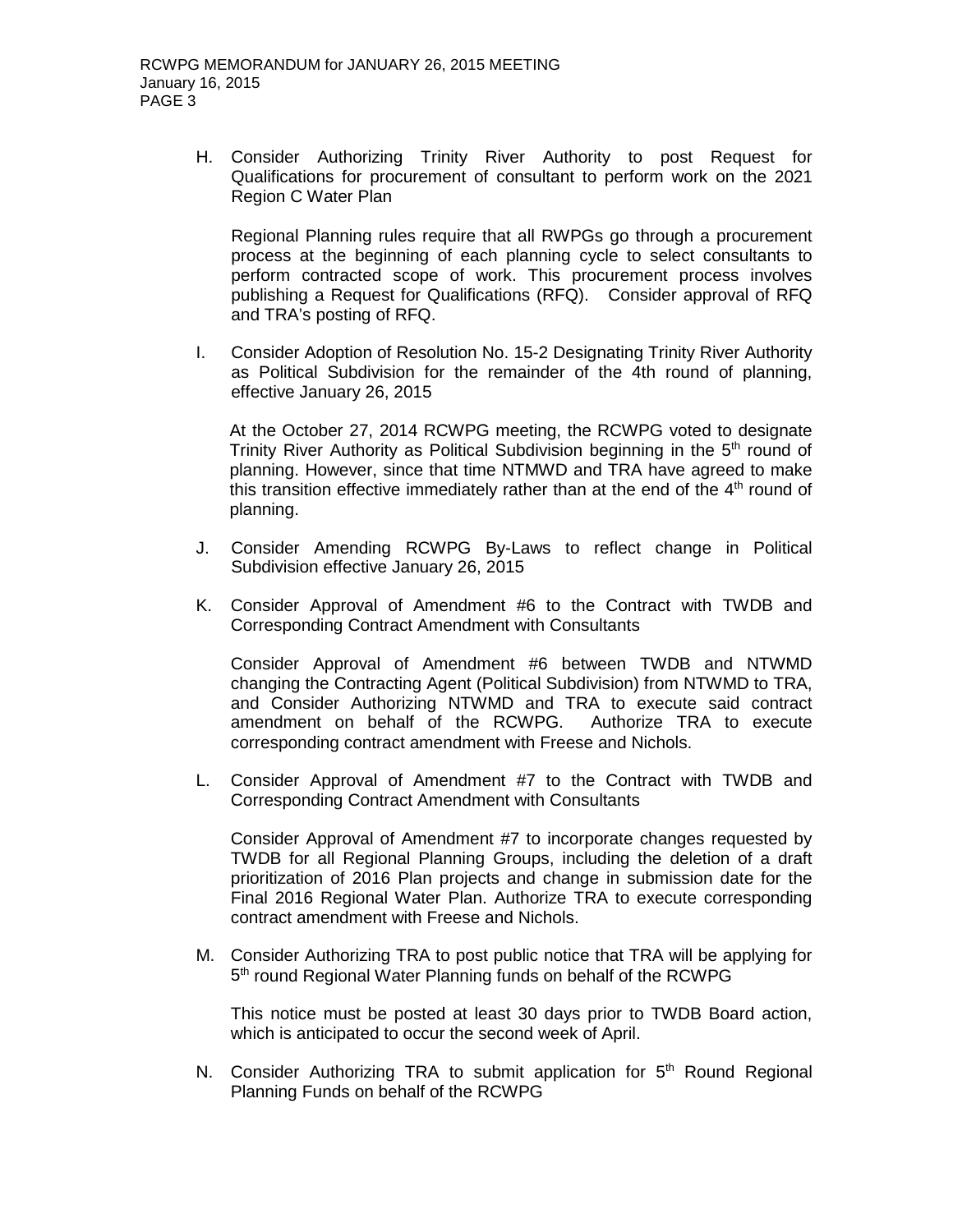This application must be submitted by March 3, 2015.

O. Consider Authorizing TRA to execute contract with TWDB for the  $5<sup>th</sup>$  Round of Regional Planning on behalf of the RCWPG

This contract must be execute by August 1, 2015.

P. Consider Approval of Use of Safe Yield for Dallas Supplies in the 2016 Region C Water Plan

The City of Dallas has requested a variance from the requirement of using firm yield to calculate supply availability in the 2016 Region C Water Plan.

Q. Consider Support of the City of Bedford's requested Minor Amendment to the *2011 Region C Water Plan*

The City of Bedford is seeking RCWPG support of its efforts to seek a Minor Amendment to the *2011 Region C Water Plan*. A representative of Bedford will present information related to this request.

Items for RCWPG Consideration:

- Consider approval to support the City of Bedford's proposed Minor Amendment to the *2011 Region C Water Plan*.
- Consider authorization, contingent upon RCWPG support, for the Region C political subdivision to submit a Minor Amendment Determination Request to the TWDB Executive Administrator for the City of Bedford's proposed Minor Amendment.
- R. Consider Approval of March 2015 Newsletter

Consider approval of the March 2015 Newsletter or consider allowing approval to be performed via email by RCWPG at a later date. Article topics include: Update on Regional Planning Progress, Update on Interregional Conflict between Regions C and D, Regional drought conditions, New Planning Group member and officers, recognition of Jim Parks.

## IV. DISCUSSION ITEMS

A. Schedule Update

Consultants will provide an update on the Regional Planning schedule.

B. Support of Grant Applications for Region C water providers

The City of Arlington has requested a letter from Region C's Chair to the Bureau of Reclamation supporting Arlington's grant application for WaterSMART meters. The City of Mansfield has notified RCWPG (as required) regarding its filing of an application for Texas Water Development Board Flood Protection Planning Grant.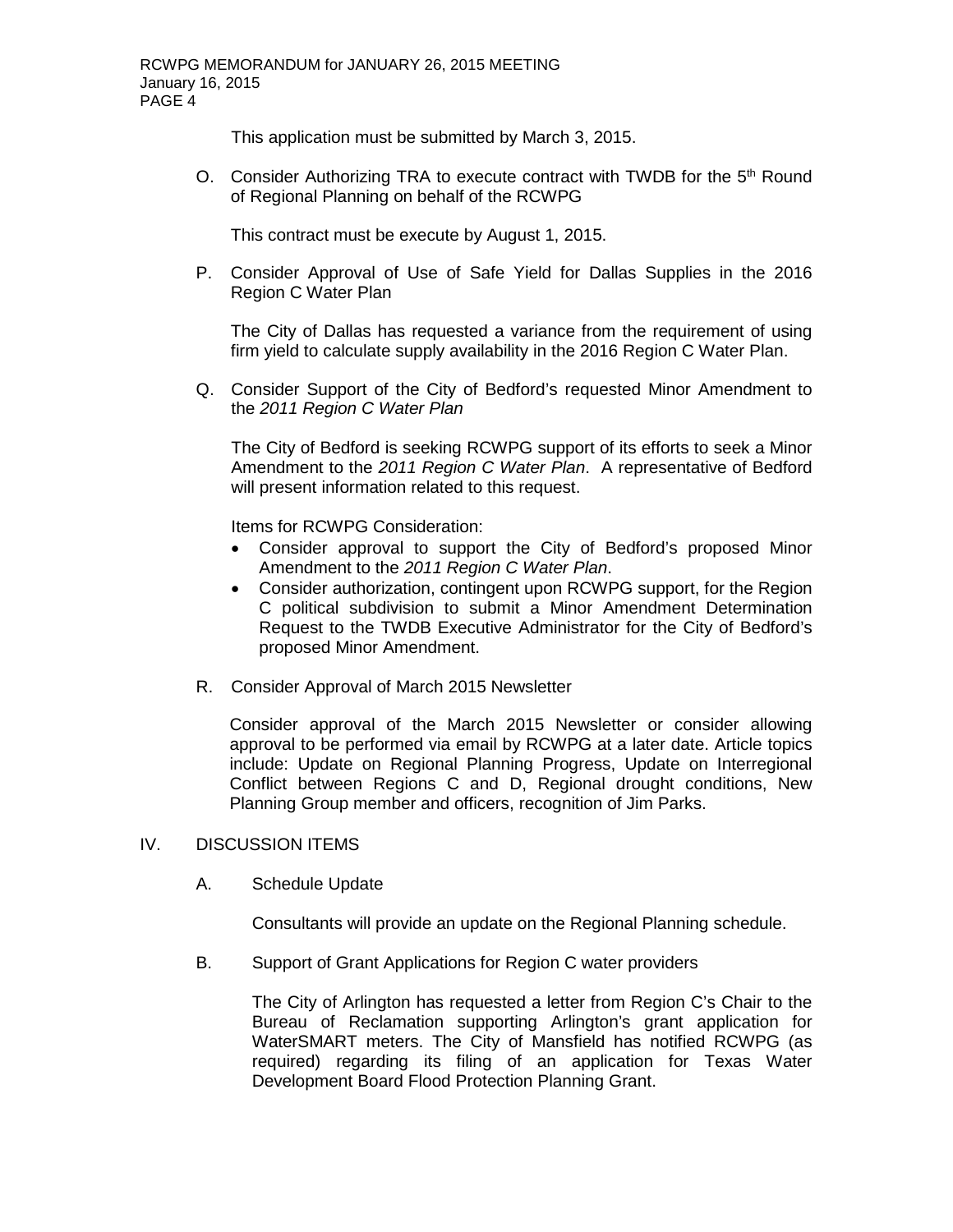C. Regions H and L Amendments affecting the 2012 State Water Plan

Both Region H and Region L have amended their 2011 Regional Plans to include various water management strategies. The TWDB will be considering amendments to the 2012 State Water Plan as a result of these two regional plan amendments. All RCWPGs must be notified of this action. TWDB will consider action at its January 29, 2105 Board meeting.

D. Letter from Drought Preparedness Council

All regional planning groups received a letter from the Drought Preparedness Council offering assistance on any drought related issues and offering recommendations to be included in the 2016 Regional Plans. Consultants will include these recommendations in the plan.

E. Update on Region C Water Management Strategy - Lower Bois d'Arc Reservoir

Consultants will give a brief update on the current status of permitting and other information regarding the proposed Lower Bois d'Arc Creek Reservoir.

F. Potentially Feasible Water Management Strategies

It is required that the list of all Potentially Feasible Water Management Strategies be presented to the RCWPG. This list has been previously presented, but there have been additional potential strategies added to this list so an update will be given.

G. Progress on Tasks

Consultants will provide an update on status of work on all tasks.

- V. OTHER DISCUSSION
- A. Updates from the Chair
- B. Report from Regional Liaisons
- C. Report from Texas Water Development Board
- D. Report from Texas Department of Agriculture
- E. Report from Texas Parks and Wildlife Department
- F. Other Reports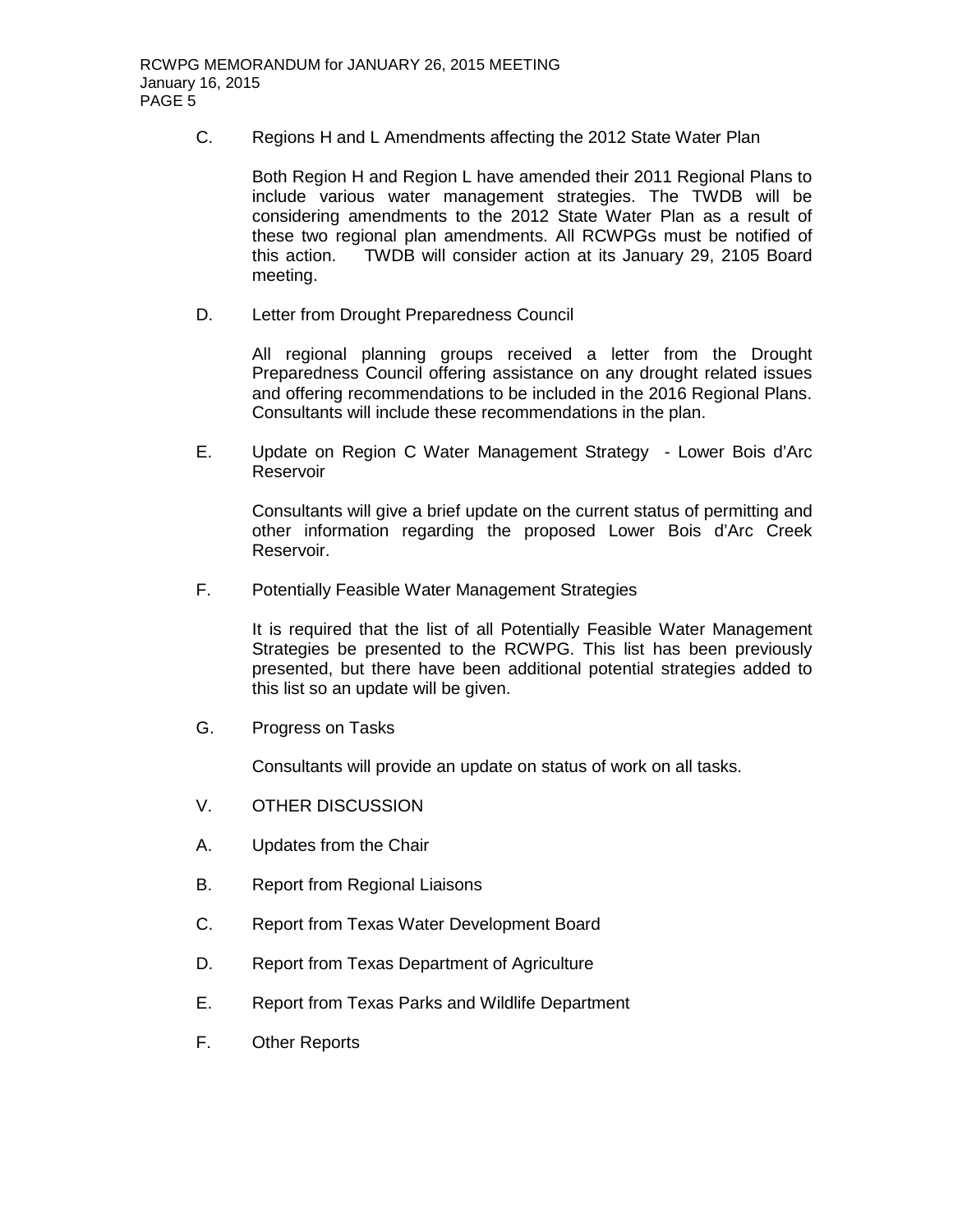- G. Confirm Date and Location of Next Meeting Possible dates include: March 16 and April 20, 2015, 1:00 P.M., TRA Central Wastewater Treatment Plant, 6500 W. Singleton Blvd, Grand Prairie, Texas.
- H. Public Comments

## VI. ADJOURNMENT

The following items are enclosed with this memorandum:

- 1. RCWPG Agenda January 26, 2015<br>2. RCWPG Minutes October 27, 2014
- 2. RCWPG Minutes October 27, 2014

cc: Ms. Fiona Allen, Designated Alternate for Kevin Ward Ms. Marion Henderson, Designated Alternate for Robert Scott Mr. Tim Fisher, Designated Alternate for Howard Martin Judge Spanky Carter, Designated Alternate for G. K. Maenius Ms. Sharon Hayes, Designated Alternate for James Hotopp Mr. Joe Kana, Designated Alternate for Jim McCarter Ms. Mary Vogelson, Designated Alternate for Dr. Thomas LaPoint Mr. Jim Oliver, Designated Alternate for Jack Stevens Mr. Tom Kula, Designated Alternate for Jim Parks Mr. Craig Schkade, Designated Alternate for Russell Laughlin Mr. Ron Sellman, Designated Alternate for Drew Satterwhite Mr. Denis Qualls, Designated Alternate for Jody Puckett Vacant, Designated Alternate for Bob Riley Mr. Andy Cronberg, Designated Alternate for Frank Crumb Mr. Tim Welch, Designated Alternate for Steve Mundt Mr. Dennis Donoho, Designated Alternate for Connie Standridge Mr. Gary Clayton, Designated Alternate for Tom Woodward Mr. David Rutledge, Designated Alternate for Gary Spicer Mr. Jay Barksdale, Designated Alternate for Bill Ceverha Mr. John Alford, Designated Alternate for David Bailey Vacant, Designated Alternate for Gary Douglas Mr. Thomas Smith, Designated Alternate for Harold Latham Ms. Connie Townsend, TWDB Mr. Darrell Dean, TDA Mr. Adam Whisenant, TPWD Mr. Curtis Campbell, Region B Representative Ms. Sharron Nabors, Region D Representative Mr. Walt Sears, Region D Administrator Mr. Joe Cooper, Region G Representative Mr. Mike Harbordt, Region I Representative Mr. Tom Gooch, Freese and Nichols, Inc. Mr. Jim Nichols, Freese and Nichols, Inc. Ms. Amy Kaarlela, Freese and Nichols, Inc. Mr. Chris Schmid, CP&Y, Inc. Mr. Alan Plummer, Alan Plummer & Associates, Inc.